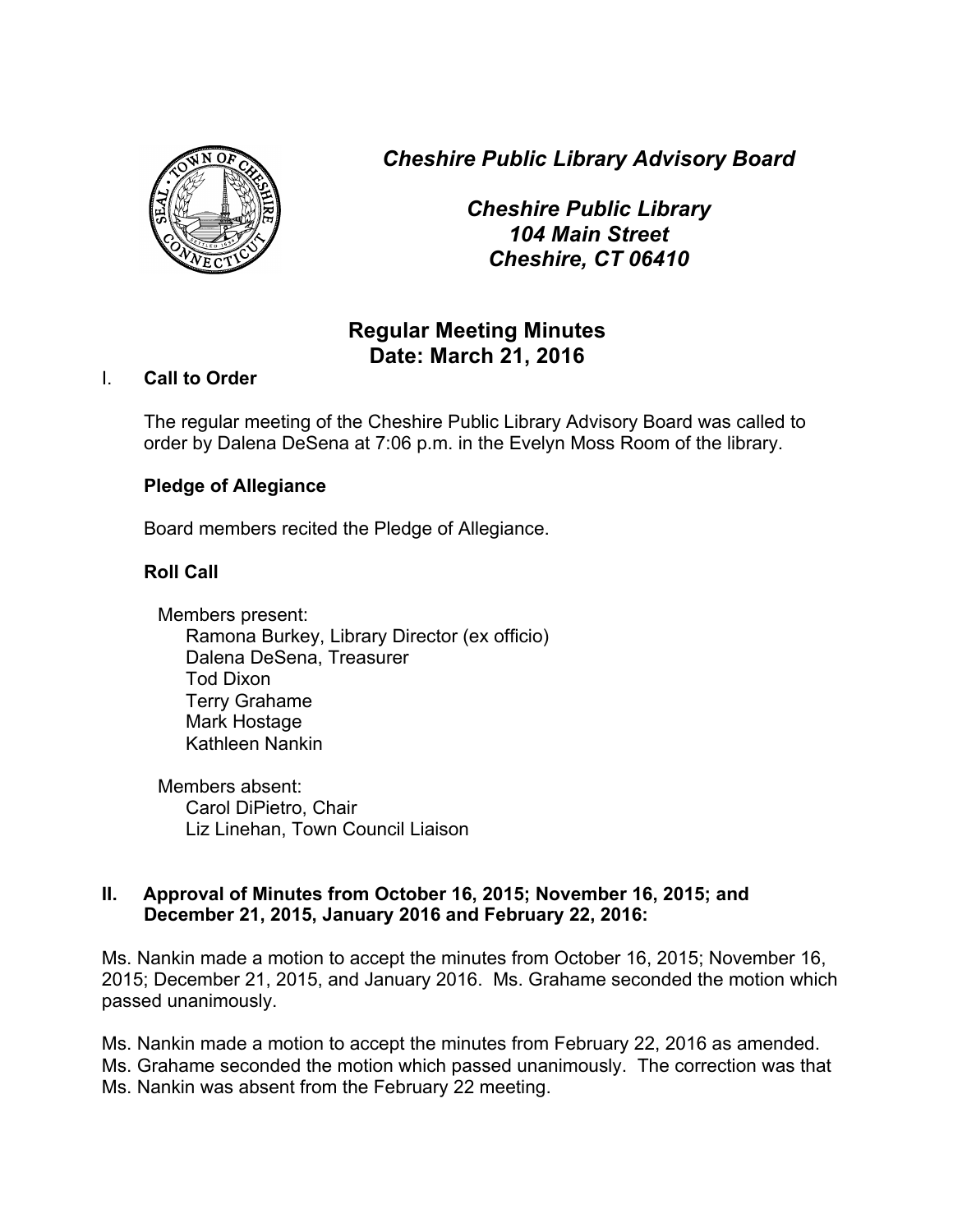### III. **Treasurer's Report**

Mrs. DeSena reported that the current dollar amount in the library board budget is \$180.00. Approximately \$400.00 will be added back from a closed purchase order. The total budgeted amount for this fiscal year is \$1,500.00. Mr. Hostage asked what the budgeted money is used for. Mrs. Burkey said to pay for the services of the recording secretary, Connecticut Library Association membership and conferences.

#### IV. **Communications**

A slate of officers will be voted on in April, per the board's bylaws. The board is down one member; a replacement for Craig Wilson is needed.

- V. **Report of the Chair –** Dalena DeSena, Acting Chair There was nothing to report.
- VI. **Report of the Library Director –** Ramona Burkey presented her report.

#### **Technology**

Mrs. Burkey and 3 other staff members have attended the first of two Microsoft Excel advanced training sessions. The second session will take place on Monday, March 28. The sessions will help to accelerate the use of statistical and program information.

#### **Programs and Services**

Circulation numbers for Sunday hours this year (21 Sundays) were 9,458 total items, 450 items checked out per day, and 113 items checked out per hour. In addition, there is competition with eBooks and the supply cannot be met with all that people want and need. Purchases currently being made are for hard cover, large print, CD books, downloadable audio, and eBooks (costing up to a total of \$300.00 per title). The number of formats for one title may require spending hundreds of dollars. Tough choices are made to determine what books will get the most use.

The Library's Children's Department (Lucas Franklin, Kelley Gile, Kim White and Lauren Gledhill) was awarded the Youth Development Award from the Cheshire Community YMCA at its awards dinner on March 16. Kim White spoke of the importance of early literacy and community outreach.

Cheshire Public Library has received the Connecticut Library Association's Publicity Award for Electronic Media. The Library received the award for its Instagram page which is run by Louise LeClaire, Social Media Coordinator. Louise will be presented with the award on April 22 at the Connecticut Library Association's Annual Conference in Hartford. All board members are invited to attend the Connecticut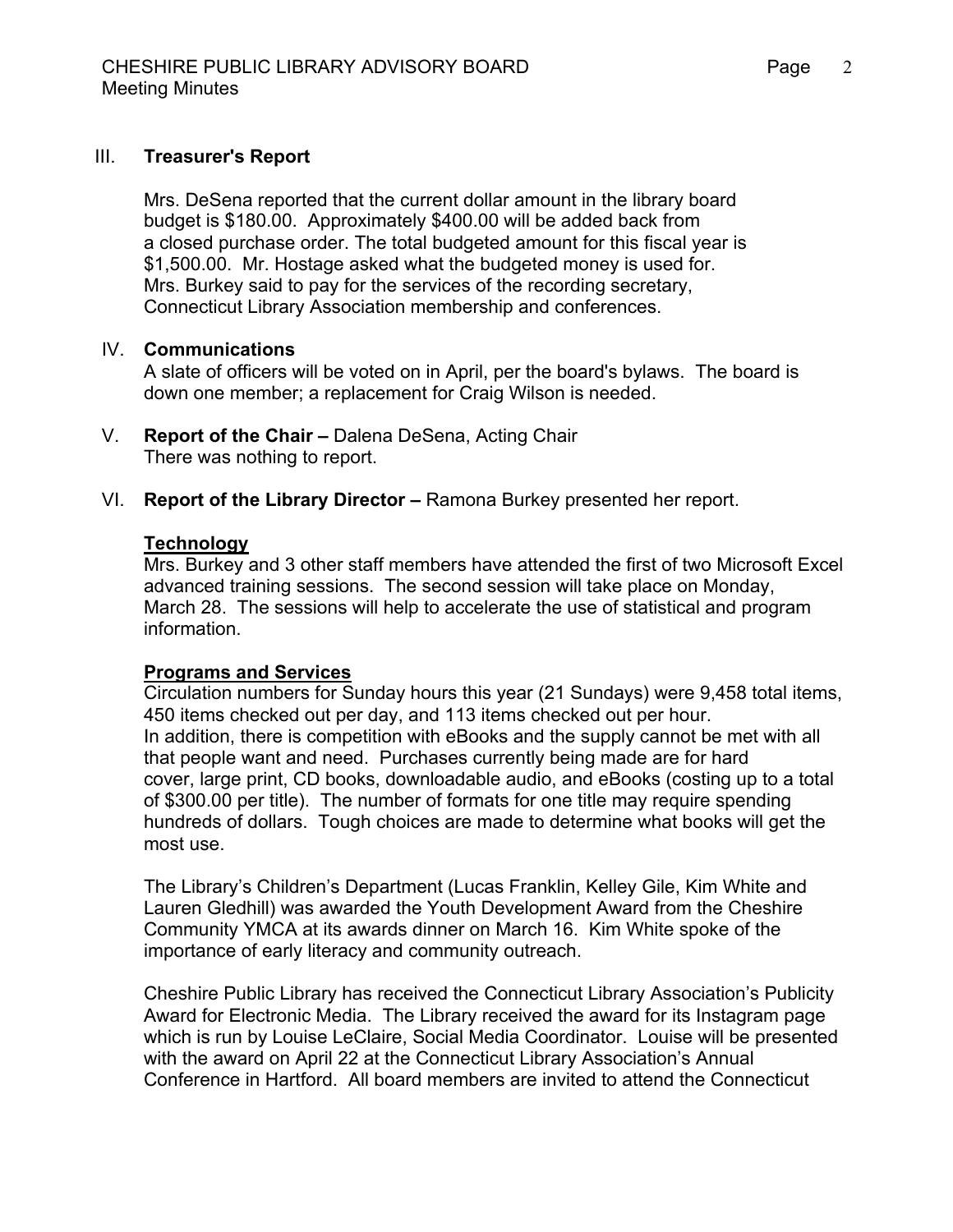Library Association's Annual Conference. Please RSVP to Mrs. Burkey by Thursday, March 24.

The South Asian Cultural Festival has been going well. Upcoming events include an Indian Cooking Demonstration (Wednesday, 3/23), a celebration of Holi and Rangoli (Thursday 3/24), a comedic documentary ("Meet the Patels," Thursday 3/24), and kite making at Artsplace (Wednesday, 3/30). The event is organized by Deb Rutter, Deputy Library Director, and Librarian Lauren Gledhill. Everyone looked glamorous in their saris on March 5.

The Jolly Beggars' Irish music concert on Sunday, March  $20<sup>th</sup>$  was a big success with approximately 125 people attending.

The Library has closed its winter hours on Sundays and will reopen in the fall depending on next year's budget.

The Library's Summer Reading Program will focus on health and fitness to coincide with the state/national theme. The Summer Reading Finale Party will be held on August 24 at the Cheshire Community Pool. More details will be available when the event gets closer. There may be food trucks.

Lucas Franklin, Head of Children's Services, will be re-introduced to the board in April as many are new members. He will discuss changes in programs and community outreach activities.

*Please see our monthly calendar at www.cheshirelibrary.org for a full listing of library programs and events.*

## **Personnel**

Congratulations to Gretchen Yatzook, Library Technical Assistant, and her husband Spencer on the birth of their son, Sawyer.

Interviews will begin on March 29 for the Senior Librarian position.

#### **Financial**

Mrs. Burkey will be meeting with the Town Council Budget Committee on March 22, 2016. Budget requests will be discussed during this meeting. The two major cost drivers for this year's library budget are net reduction in staffing and hours. Top salary levels are reduced resulting from retirements and those filling these openings begin at salary step 1. The current technical coordinator 30-hour per week position will be asked to be increased to 35 hours. The staffing reorganization will concurrently eliminate a 15-hour per week vacancy in September creating a salary savings of \$9,000+ per year. The other driver is an increase to the book budget to cover additional costs and formats for materials.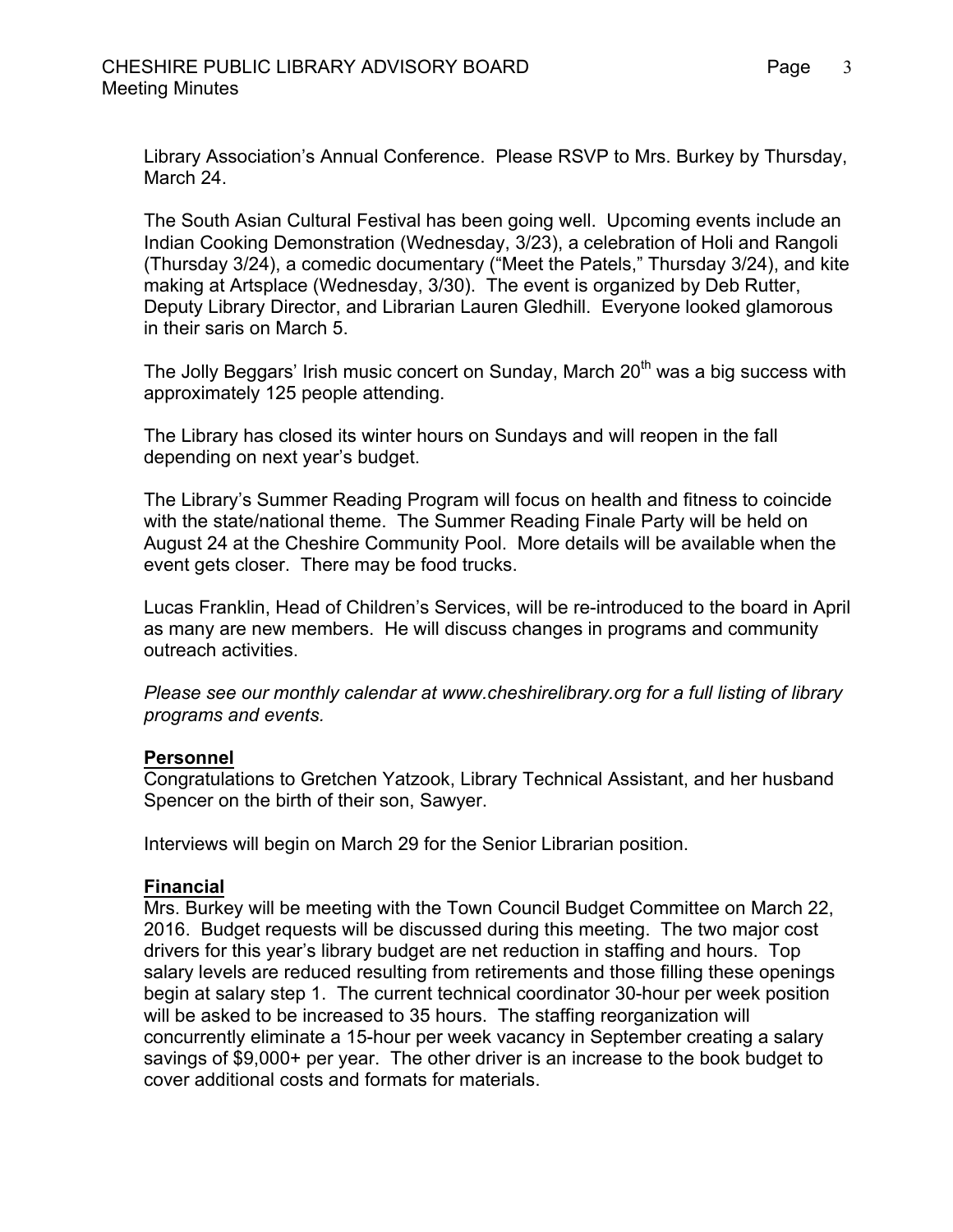#### **Buildings and Grounds**

The AC unit will be replaced on the roof of the Mary Baldwin Room this spring. The 20 year old unit was too large and caused swings in temperature and humidity in the busiest program room in town.

The Fire Department conducted a fire drill at the library on Tuesday, March 8. Mrs. Burkey is working with the Fire Chief to update the fire drill/evacuation procedure. Mrs. Burkey is also working on scheduling CPR/AED/First Aid training sessions for town employees at the library in early April. Additional Active Shooter training sessions with the Cheshire Police Department will also be scheduled as there are many new employees since the training was offered last year.

Mrs. Burkey will be submitting a permit request for a new exterior sign in front of the library this week; there is funding in this year's Public Property budget through Public Works for this project. To be approved, it has to go through Planning and Zoning and the Beautification Committee before proceeding with work. The sign will be cast aluminum with cutout letters and street number, illuminated by LED lights from within during evening business hours only (there will be a programmable timer). The sign is needed because people often drive past the library before realizing where it is located, and at that point they have driven past the entrance-only drive. The sign, which is 5' tall by 3.5' wide, will clarify the entry drive and the fact that it is one-way. The fact that only the letters light up, from within, means better visibility of the letters/numbers, especially by older individuals, and limited light pollution from spotlights (which would be the case with a more traditionally-lit sign). Because there are no external spotlights for the sign, we will avoid damage to the lights by weed whackers, lawn mowers, snow/ice, and vandalism.

#### **Policies and Planning**

None.

## **Artsplace**

The 200<sup>th</sup> birthday celebration for John Frederick Kensett, Cheshire's most famous artist, took place on March 20, 2016 at 4:00 p.m. In the celebration a volcano was made by the Burkey family to commemorate the year without a summer where volcanic ash prohibited sun and necessary elements for crops to grow. There was no harvest that year. Refreshments including non-alcoholic version of the "Kensett Kocktail" were served.

## **Other**

Mrs. Burkey spoke about the library to the Men's Club at the Senior Center on March 17. They were a wonderful audience, and everyone had a great time (and they said they learned a lot about the library, too)! She also attended the Chamber of Commerce Annual Meeting on March 10, where Dr. Greg Florio was recognized for his contributions as Superintendent of Schools.